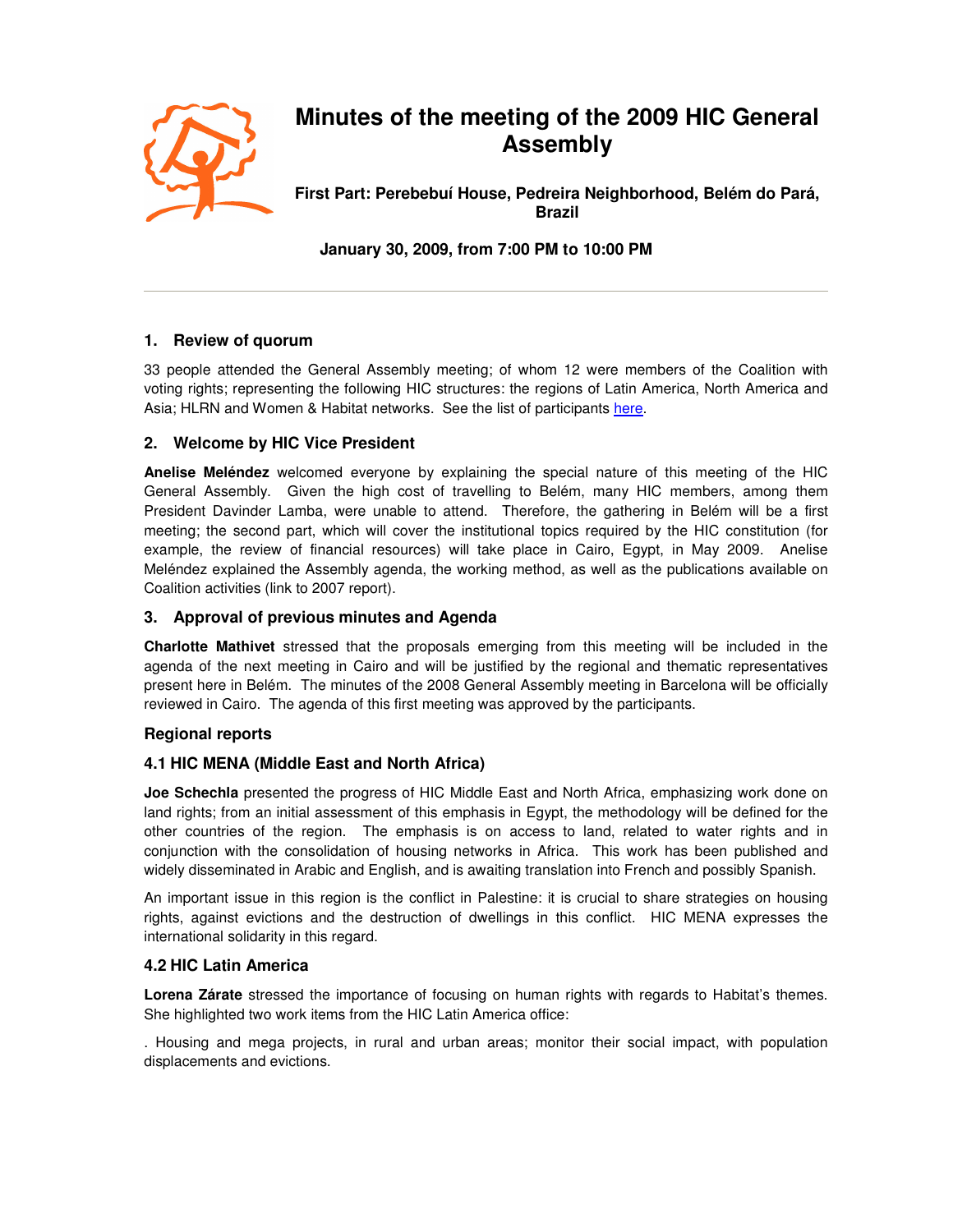. Housing and environment, as for example in the case of climate change and natural disasters like the hurricanes in Cuba. Natural disasters have often served as a pretext for proceeding with the eviction of the poorest populations.

She also presented a project fact sheet on the different social movements, in order to better coordinate a regional training strategy.

The topic of right to the city has a lot of impact; work must continue on it. A major milestone for the year was the new constitution of Ecuador with its inclusion of the right to decent housing and a dignified city.

### **4.3 HIC Asia**

**Rabial Mallick** explained the distribution of HIC Asia members, especially Bangladesh, Cambodia, Korea, India, the Philippines and Thailand. The topic was the perverse relationship between infrastructure projects and evictions. People are increasingly organizing themselves in recognition of their rights. Although, from a population organization standpoint, the enemy is identified as the local or national government, the danger is global, with the multinationals. However, it is easier to fight at the local level. There is great urgency to unite the regional and global struggles. Asia is very big and diverse; but we are building a front of local and regional organizations under the HIC banner and with the slogan "Act together: housing for all!"

#### **4.4 HIC North America**

**Nick Volk** stated that the particularity of HIC North America is that it is the region with the least amount of affiliated organizations; but they are large networks with millions of activists fighting for the right to housing in the context of inadequate affordable housing. In Canada, the conservative government causes many problems but it is possible to count on the mobilization of many organizations and in particular, HIC membership has increased in this country. There are many problems but there are also many opportunities.

#### **Debate**

**Joe Schechla.** With regards to Gaza, HLRN and its regional partners are working on a methodology similar to the one used during the Lebanon war. Many houses are being destroyed and refugees displaced. Lawsuits against the Israeli government for war crimes will be presented before the International Court of Human Rights with lists of people who gave orders to destroy. There are also litigations against the Zimbabwe government pending; as well as the development of a practice guide for responding to these violations.

**Sebastián Oliveira.** Fast reaction to massive evictions is essential, as exists in the United States. He stressed that the creation of a methodology to fight against evictions as a result of the crisis is of the utmost importance.

**Nick Volk.** We are fighting alongside the victims of the crisis; advising mortgage borrowers and intervening or repairing dwellings that can be recovered. Our responsibility, as HIC members, is to mount more solidarity campaigns and directly influence governments.

**Félix Yanes.** In this context, a collective alliance must be built day by day in Latin America. For this to happen, HIC must establish a clear political approach.

**Joe Schechla.** A crisis of individual ownership exists; there must be a return to a more collective vision. In reality, the problem of housing is the lack of opportunity to have a different view of individual ownership.

#### **4. Thematic Reports**

## **. HIC HLRN (Housing and Land Rights Network)**

**Joe Schechla**. A methodology and knowledge must be developed on the part of HIC members regarding their work on right to the city and housing and land.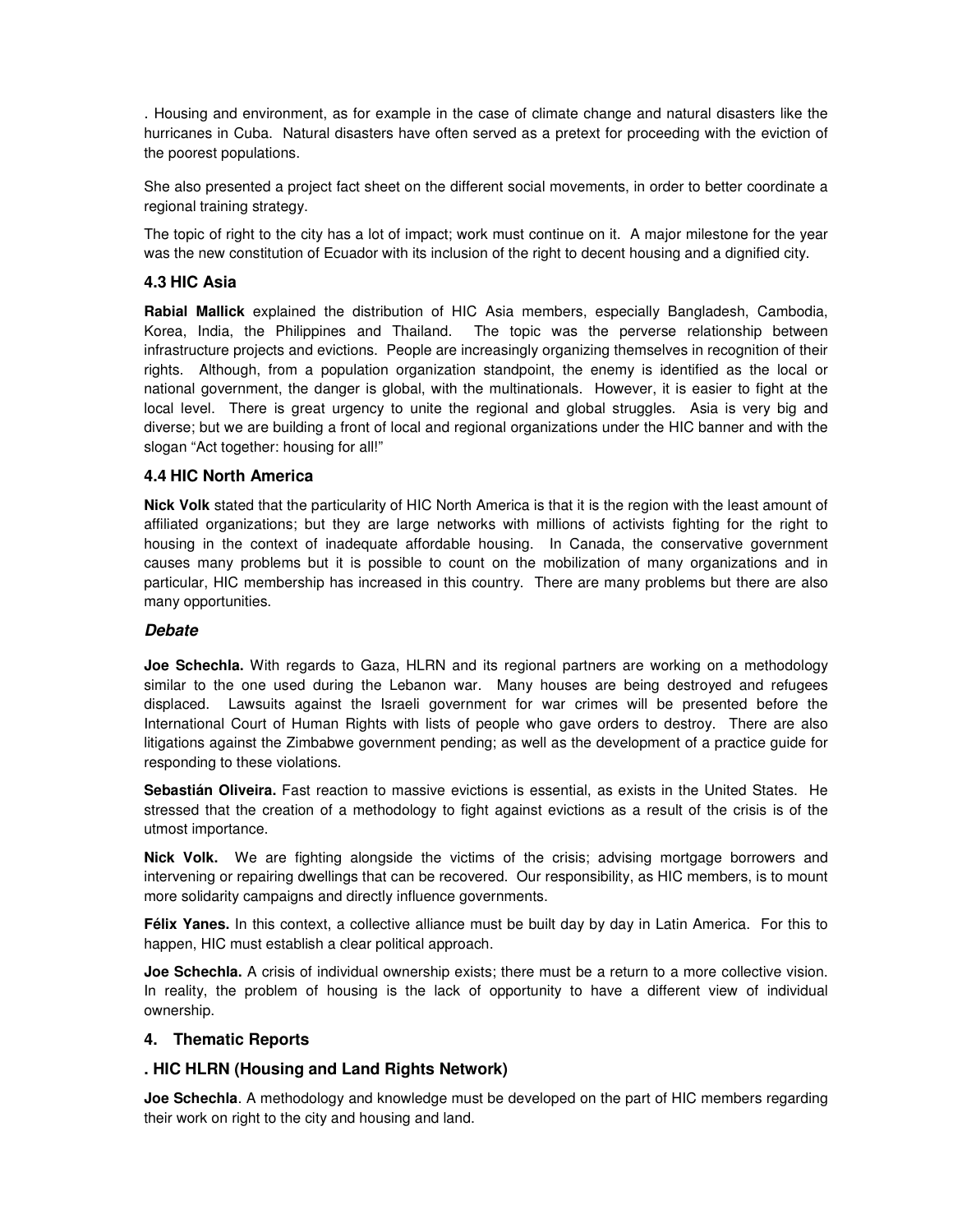An HIC challenge is to respond to the specific demands of its local and national organizations that denounce housing rights violations. At the same time, the challenge is for the HIC membership to directly participate in the management of the database on housing and land rights violations (VDB, its acronym in English) (with link to VDB).

Furthermore, together with Latin America, we want to share a tool we developed in 2007 for monitoring and evaluating the implementation of the Millennium Development Goals (MDGs). In this context, he reiterated the need for support from the HIC General Secretariat.

With members in Asia, we are developing a guide to monitor banks and their mechanisms for accessing land and housing.

## **. HIC WAS (Women and Shelter Network)**

**Graça Xavier.** In July 2008, the Women and Shelter Network held a day to discuss and make proposals regarding forced evictions, in which various countries in the UNIFEM program "Safe Cities for Women" participated. There is a proposal for the movements to become more involved in the network and to expand the program to other countries working on issues related to women and land rights.

**Shelley Buckingham.** The big event of HIC WAS in 2008 was the Barcelona seminar on women and the right to adequate housing which formulated suggestions for a global agenda to pressure governments and international organizations. There are similar initiatives in other parts of the world to the Latin American one mentioned by Graça. The 2008 HIC Francophone Africa strategic plan develops a regional methodology based on experiences from "clínicas de consulta fundària" (a mobile legal service assisting women in the field on issues of access to land and housing). Also in India, there are networks working on issues related to women and access to land. The HIC Secretariat will collect these experiences and proposals in a publication of global interest.

#### **Debate**

**Anelise Meléndez.** During the planning meeting held in Buenos Aires in July 2008, substantial progress was made to integrate the right to housing as a strategic line of work to provide continuation to the work that Graça and I have accomplished in this field. The work advanced on the Right to Safe Cities and cities for all was maintained and fits in line perfectly with HIC's work on the right to the city.

**Joe Schechla.** The delivery times of the new HLRN initiatives are: for mid-2009, the practical guide for reacting to evictions; for the end of 2009, in cooperation with several organizations, a guide in Arabic on "participatory budgeting".

#### **. HIC GS – General Secretariat**

**Ana Sugranyes.** GS is migrating the website www.hic-net.org to a Linux platform. The new website, which will be presented in Cairo, is in response to the creation of HICademy with three service lines: a wiki for specifying housing terminology; all of the Coalition documentation; an online supply and demand system for training, advice and internships.

It is important to remember that HIC is a membership organization. The Coalition recognizes membership, with the right to vote and to be elected, of those organizations that pay their annual dues. At the same time, HIC has a broad social base that, more or less actively, supports and identifies with the Coalition's strategy.

With regards to this 2009 World Social Forum, the convergence methodology makes it possible to unite criteria among many organizations for: the recognition of the right to the city as part of Objective 6 of the World Social Forum; a democratization of the 2010 World Urban Forum (WUF) in Rio; and the convening of a Popular Urban Forum on the subject of FSM 2011 or the World Assembly of Inhabitants convened by IAI (International Alliance of Inhabitants) (with link to the 2009 WSM Assembly of Assemblies)

## **5. Political Debate: What is the future of the Coalition?**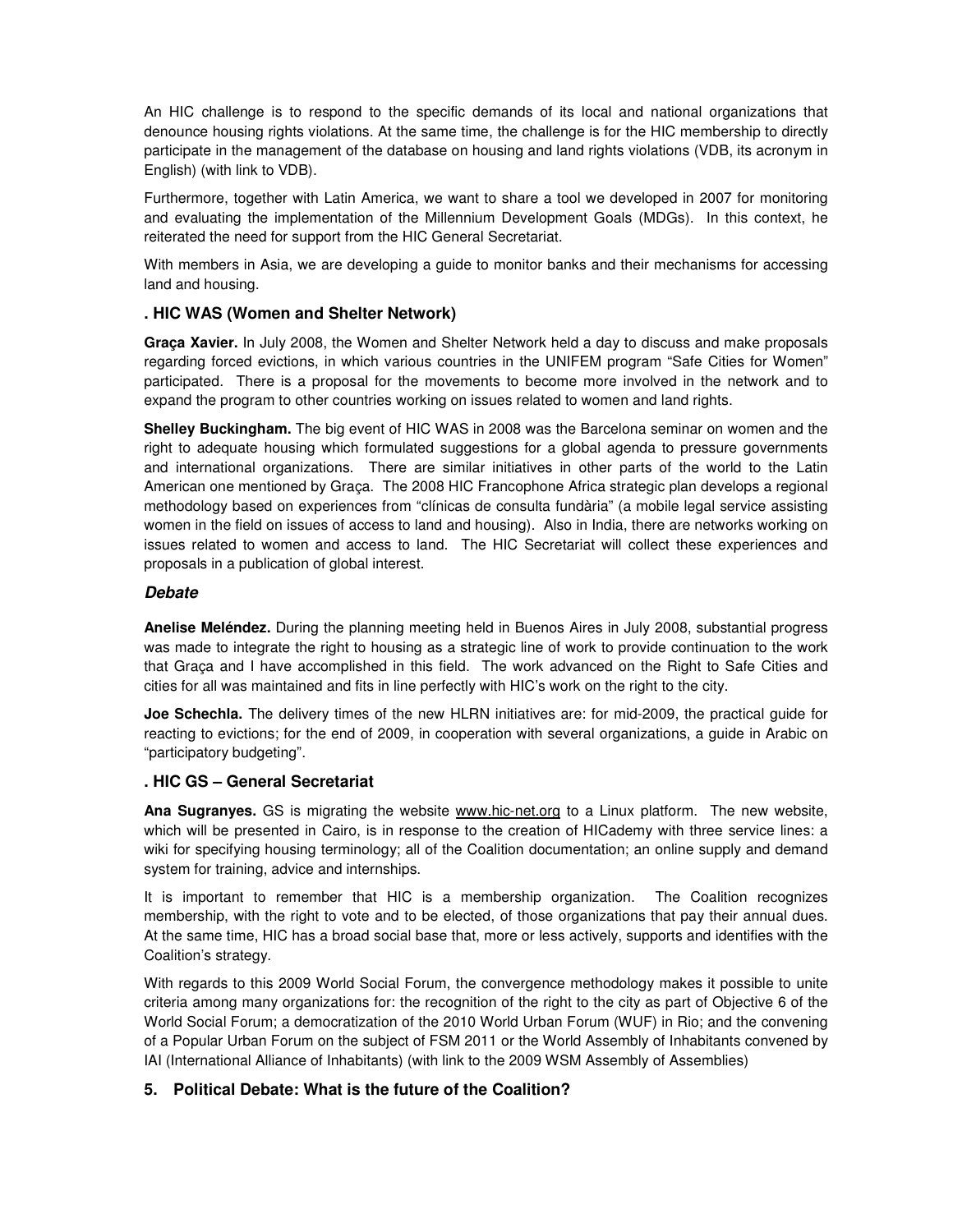**Félix Yanes.** The challenges and opportunities are: i) political education of the grassroots is necessary; ii) in Latin America, there is communication with networks like Alianza Social Continental, ALOP, CEAAL, SELVIP, Vía Campesina with the Charter for land rights; iii) widespread grassroots communication is essential so that all HIC members can participate; iv) the issue of the environment is related to the problem of natural disasters like hurricanes. Tools must be found for the proposals HIC presents in this area.

#### **Debate**

**Joe Schechla.** It is important to make alliances with organizations that work on environmental issues, for example, Vía Campesina. In Cairo, there will be representatives from networks such as Vía Campesina and FIAN.

**Anelise Meléndez.** There is no communications policy and that is why it is important to have a document that guides and addresses different levels – local, regional and global.

**Ana Sugranyes.** Great progress was made in francophone Africa not only in Latin America, on the issue of climate change; but documentation and a global voice are still lacking; not only in Latin America.

**Sebastián Oliveira.** For this political document, it is important to leave room for more networks.

**Guillermo Marzioni.** There is no political view that helps us reassess everything that has been learned; that is why neoliberal concepts that prevent us from moving towards new proposals must be reviewed.

**Marina Thia.** It is important to have a political view so that grassroots organizations can participate and take part in the debate. It is these organizations that should receive political education so they can better organize themselves. For this to happen, the debate must be open to all grassroots organizations.

**Regina Ferreira.** In this crisis situation it is very important to debate, but not only about the financial crisis. It is time for civil society to propose viable alternatives: this is why it is important to create a document jointly with all of the habitat networks. There are two key moments: World Habitat Day and WUF. The challenges ahead are a reflection of the crisis and the need for a concrete proposal for the right to the city.

**Evaniza Rodrigues.** Better communication is needed so that the HIC contributions to the process of creating networks can be better known.

**Roly Escobar.** It is important to create a political statement about the crisis now. Furthermore, political projects and training for the population are also necessary. In local practice, participation is a thing of the moment, with no follow up; this occurs for not having invested in the political education of the people confronting the crisis. Therefore, this is truly the moment for doing so.

**Ramón Saner.** It is difficult to integrate all of the different groups present at the Forum and to build an Alliance, but we have to have an identity and then a unique language so that HIC can contribute regionally and later create a unique document. Global concept clarity is essential.

**Allan Cain.** Action must be taken against evictions; international solidarity responses must be developed. In Angola, a war waged for many years, there were human rights violations and in particular, housing rights violations with many evictions and destruction of homes.

**Lorena Zárate.** Two documents should be developed collectively: a mapping of the organizations with whom we work; and a political letter type of document of our approach with respect to the crisis.

**Guillermo Marzioni.** This document needs to help us to understand why the housing situation of a family has to do with international politics, for example in the case of Gaza and also in the case of the financial crisis. This is a political approach.

**Daniel De Souza.** There is a need to strengthen our organization while also strengthening this network. The political purpose will emerge from the political situation. We have to define the working tools for the grassroots organizations.

**José Luis Paniagua.** The work can be articulated in three lines: i) political positioning but not only with respect to the current situation but in the long-run; ii) strategy of strengthening HIC through training at different levels and improving communications; iii) communications document that covers all of HIC's objectives.